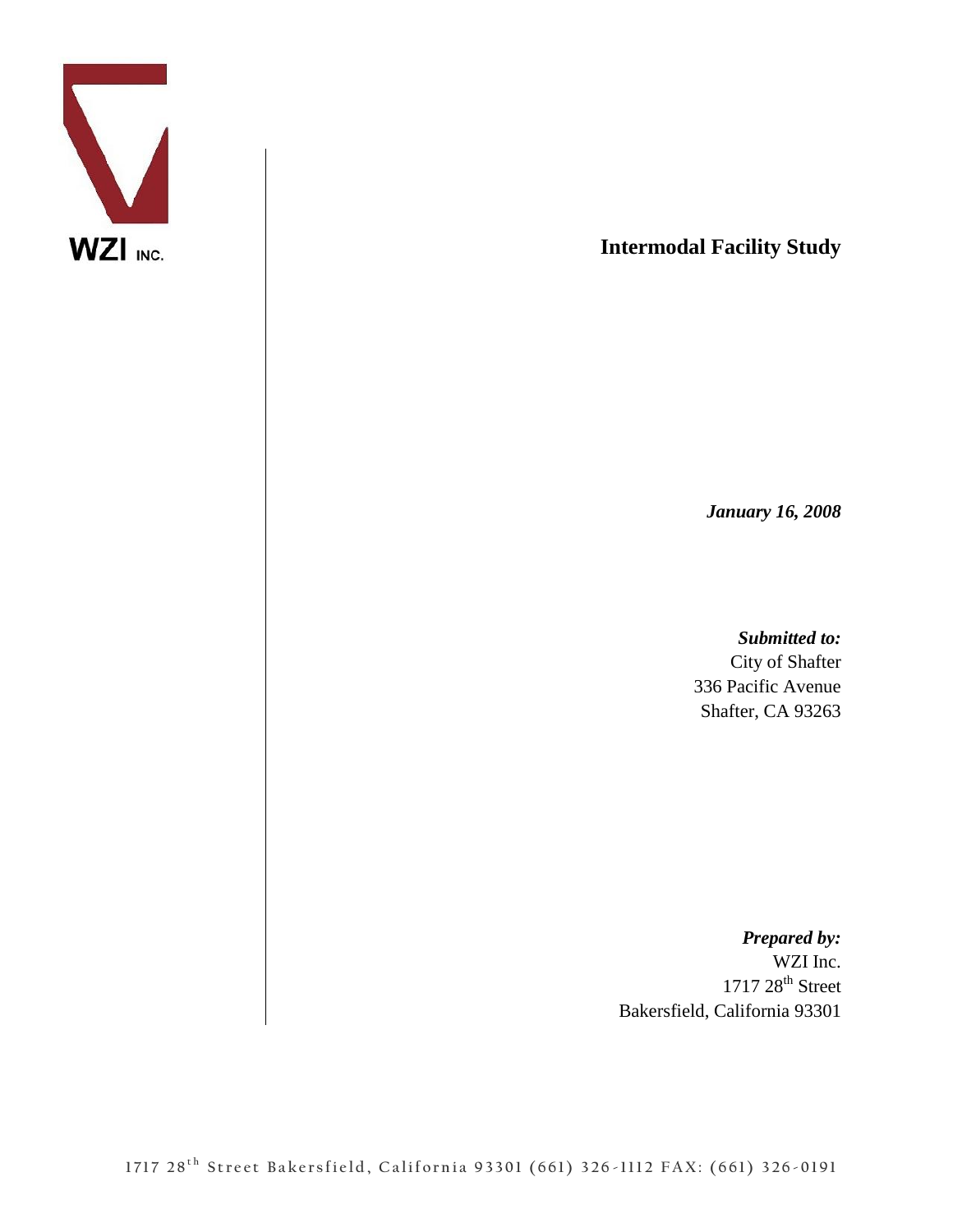# TABLE OF CONTENTS

| $\int_0^{\infty} \frac{1}{2} \int_0^{\infty} \frac{1}{2} \int_0^{\infty} \frac{1}{2} \int_0^{\infty} \frac{1}{2} \int_0^{\infty} \frac{1}{2} \int_0^{\infty} \frac{1}{2} \int_0^{\infty} \frac{1}{2} \int_0^{\infty} \frac{1}{2} \int_0^{\infty} \frac{1}{2} \int_0^{\infty} \frac{1}{2} \int_0^{\infty} \frac{1}{2} \int_0^{\infty} \frac{1}{2} \int_0^{\infty} \frac{1}{2} \int_0^{\infty} \frac{$ |  |
|------------------------------------------------------------------------------------------------------------------------------------------------------------------------------------------------------------------------------------------------------------------------------------------------------------------------------------------------------------------------------------------------------|--|
|                                                                                                                                                                                                                                                                                                                                                                                                      |  |
|                                                                                                                                                                                                                                                                                                                                                                                                      |  |
|                                                                                                                                                                                                                                                                                                                                                                                                      |  |
|                                                                                                                                                                                                                                                                                                                                                                                                      |  |
|                                                                                                                                                                                                                                                                                                                                                                                                      |  |
|                                                                                                                                                                                                                                                                                                                                                                                                      |  |
|                                                                                                                                                                                                                                                                                                                                                                                                      |  |
|                                                                                                                                                                                                                                                                                                                                                                                                      |  |
|                                                                                                                                                                                                                                                                                                                                                                                                      |  |
| Create an intermodal transfer that allows short haul rail to and from Port regions to transit the<br>sensitive basin with highly efficient and cleaner rail shipments using state of the art engines                                                                                                                                                                                                 |  |
|                                                                                                                                                                                                                                                                                                                                                                                                      |  |
|                                                                                                                                                                                                                                                                                                                                                                                                      |  |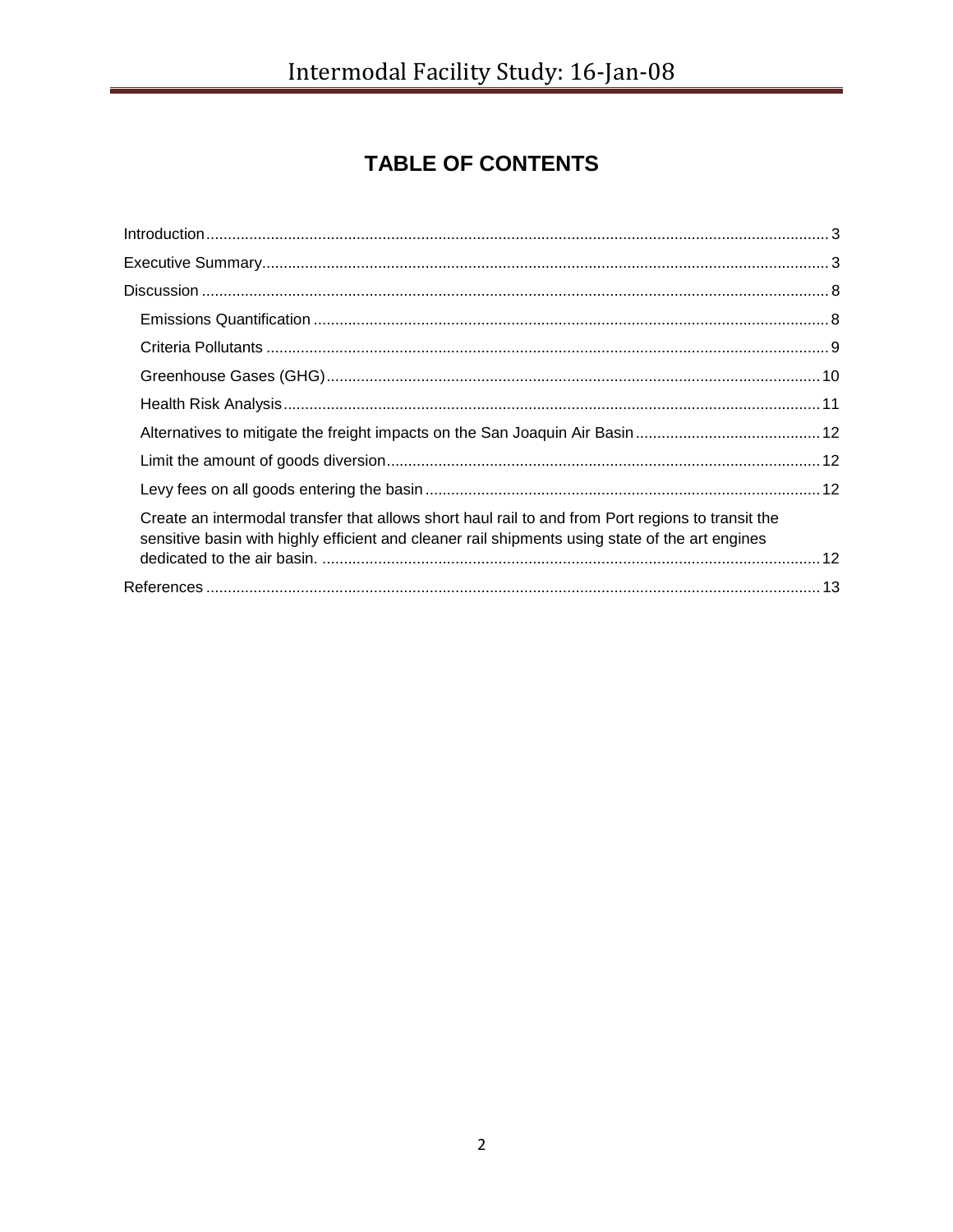# <span id="page-2-0"></span>**Introduction**

This air impact assessment is provided to the Shafter Intermodal Rail Facility Team in support of the Trade Corridors Improvement Fund (TCIF) project nomination process. The purpose of the Shafter Intermodal Rail Facility (Intermodal Facility) is to reduce Heavy Heavy Duty Truck (HHDT) freight traffic in the San Joaquin Valley air basin, the Port of Los Angeles freight transportation corridor and the Port of Oakland freight transportation corridor.<sup>1</sup> A large number of port related goods are scheduled for delivery by HHDT to destinations within approximately 500 miles of the ports of Oakland and Los Angeles, including out-of-state markets. Selections of modes of freight transport are market-based. Purchasers of freight transportation are concerned with performance specification and value.<sup>2</sup> The Intermodal Facility provides a market-based mechanism to remove a portion of the HHDT freight traffic in the sensitive freight transport corridors, thereby relieving congestion and reducing air impacts.

 Between 2000 and 2004 the amount of freight in the ports of Los Angeles and Oakland increased by 40% and freight traffic through the Port of Oakland alone increased at 5% per year.<sup>3</sup> This trend is expected to increase, leading to a doubling of the traffic through the Port of Oakland by 2020. $4$  The Southern California Association of Governments (SCAG) estimated freight volumes would double or triple in the Los Angeles region over the next two decades. The Bay Area Metropolitan Transportation Commission projected that total cargo tonnage would double at the Port of Oakland between 2002 and 2020.

The Shafter Intermodal Facility will provide substantial regional air quality benefits while having a less than significant impact on sensitive receptors in the specific neighborhood of the facility. The Intermodal Facility provides the opportunity to remove heavy duty truck traffic from Interstate 5 and Highway 99 while increasing the efficiency of movement of goods related to import and export in California. The Intermodal Facility will optimize the in-valley use of containers for export thereby ensuring no wasted empty containers will be transported. The Intermodal Facility can immediately function once rail intermodal service is granted.

# <span id="page-2-1"></span>**Executive Summary**

Five critical questions are raised in the TRADE CORRIDORS IMPROVEMENT FUND (TCIF) PROJECT NOMINATIONS process:

- *1. Does the project provide a regional air quality benefit?*
- *2. Does the project increase the expected future level of polluting activity in specific neighborhoods or communities?*

 $\overline{\phantom{a}}$ 

 $^1$  CalEPA, "Goods Movement Action Plan", 2007 , These corridors consisting of highway and rail are identified by the Regional Transportation Planning Agencies.

 $^2$  Transportation Research Board of the National Academies, "Rail Freight Solutions to Roadway Congestion-Final Report and Guidebook", 2007

<sup>3</sup> http://www.portofoakland/maritime/facts\_cargo.asp

<sup>4</sup> Between 2000 and 2004, the number of containers measured as twenty-foot equivalent units (TEU) increased by 40 percent at the Ports of Los Angeles and Long Beach. Between 1992 and 2006, traffic increased 5% annually from 1.3 to 2.4 million TEUs at the Port of Oakland. The data show that historically-based average projections may underestimate the future growth of imports through the port of Oakland. Relying on HHDT fleet–based controls, CARB currently projects progress toward attainment in all freight corridors. However the data indicates that the current increase in port related traffic will cause total HHDT emissions to outpace the CARB reductions. (DOE) It is anticipated that greater quantities of oversea freight will be routed through the port of Oakland to relieve some of the port of Los Angeles congestion. This increase in port related goods movement will add greater pressure on the air quality of the San Joaquin Valley Air Basin and the other freight corridors due to the increase in HHDT transport on Interstate 5, State Highway 99 and other major highways.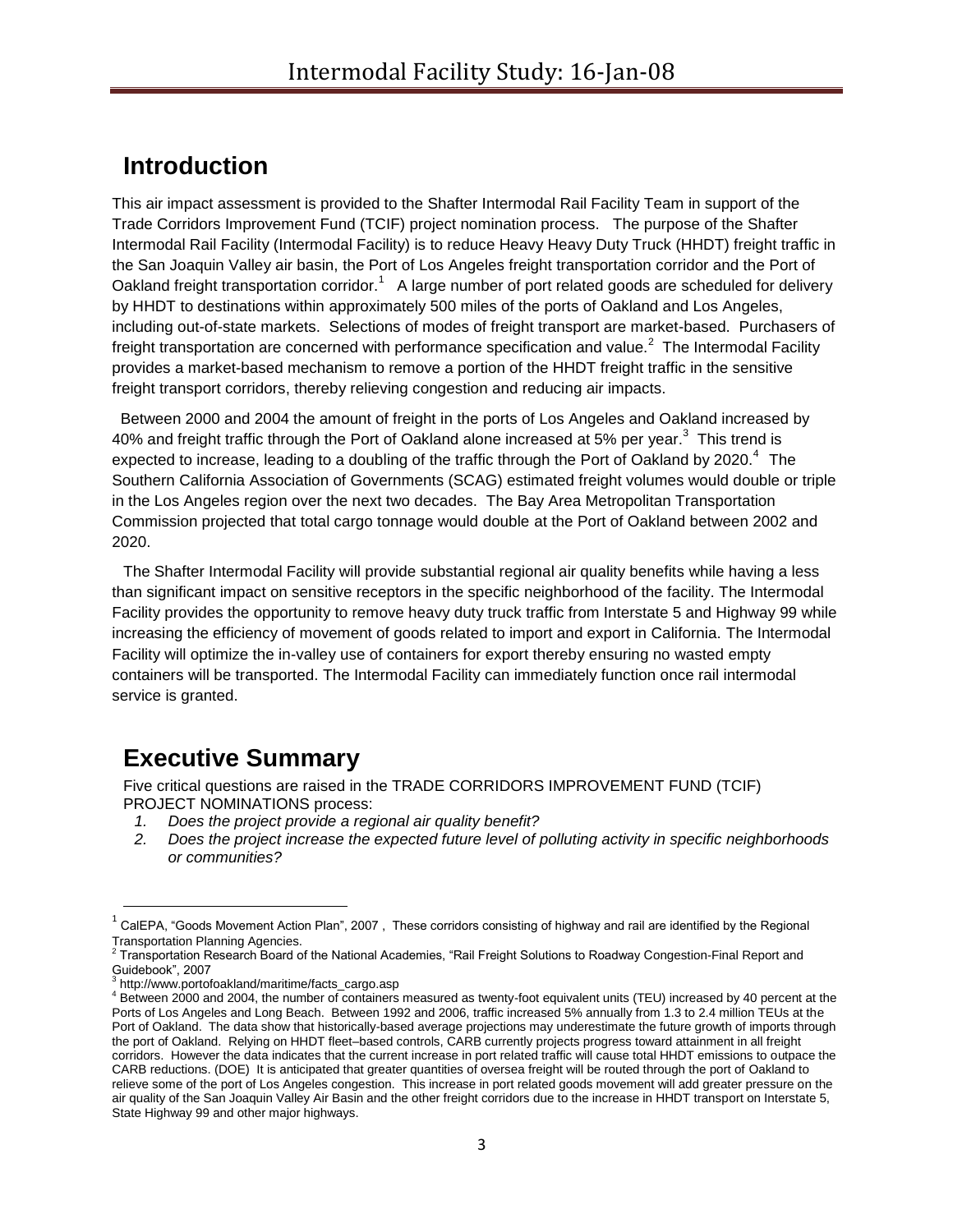- *3. Does project design avoid or mitigate any emission increases resulting from the increased activity?*
- *4. Does a screening assessment show localized impacts?*
- *5. Are there mitigation opportunities in the impacted area?*

## **1. Does the Project Provide a Regional Air Quality Benefit?**

#### **Yes**.

The Intermodal Facility will provide much needed regional air quality benefit to the San Joaquin Valley Basin which because of its unique geography its location relative to commercial traffic has never been able to achieve attainment with air quality standards. Additionally, the South Coast Air Basin and Oakland freight transportation corridor will see a reduction of pollutant inventories. The associated emission reductions are described below.

#### *Criteria Pollutants*

The criteria pollutant emission impacts of carrying the equivalent freight of 600 trucks of port goods truck on dedicated rail units in the Los Angeles and Oakland transportation corridors and the San Joaquin Valley Air Basin are shown in the figure below:

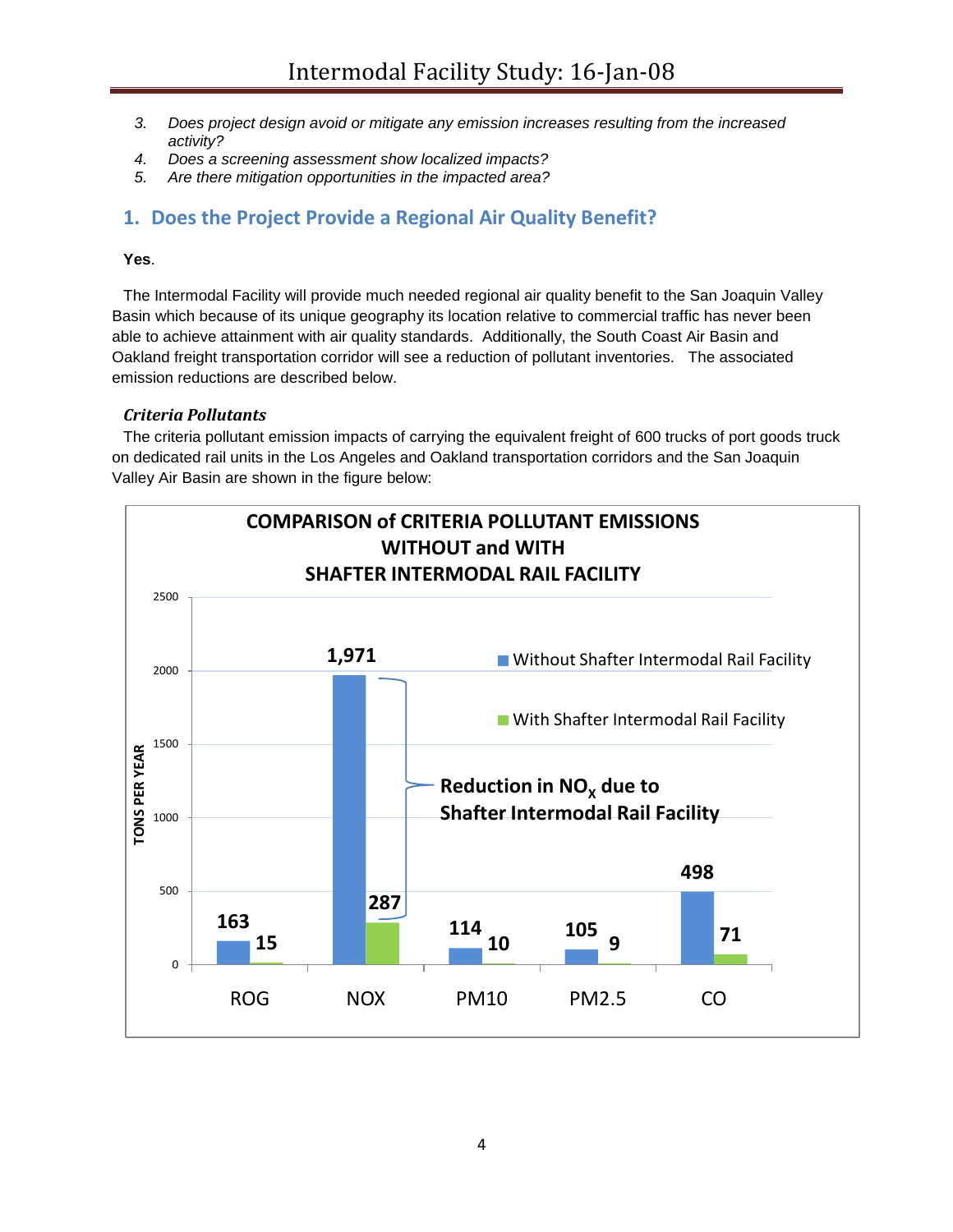### *Greenhouse Gases (GHG)*

 $\overline{\phantom{a}}$ 

The reduction in greenhouse gases is even more significant than the criteria pollutants. Unlike tailpipe reductions which may trade criteria pollutant reductions against GHG emissions, the Intermodal Facility serves to reduce both criteria pollutants and GHG.



The state of California has recently adopted AB32 and has set targets for reductions of GHG to 1990 levels by 2020. Meanwhile, freight movement within 500 miles of the ports has increasingly become reliant on HHDTs due to the lack of available rail service for interstate freight with intermodal facilities. Data shows that trucks have become less fuel efficient on a per ton-mile basis, thereby increasing the amount of GHGs emitted per freight ton-mile.<sup>5</sup> CARB's current Goods Movement Emissions Reduction Program does not consider GHGs; the figure above shows how the Intermodal Facility GHG reductions outweigh criteria pollutant reductions. <sup>6</sup> The Intermodal Facility reductions could occur as early as 2008, without relying on technology breakthrough or implementation. CARB's emissions reduction program will serve to enhance the Intermodal Facility benefits.

<sup>5</sup> Davies, J, et al. U.S. EPA-Office of Transportation and Air Quality, "Greenhouse Gas Emissions from Freight Trucks International Emissions Inventory Conference", 2007

<sup>&</sup>lt;sup>6</sup> CARBs "Goods Movement Emissions Reduction Program" focuses on criteria pollutants (tailpipe reductions). The HHDT (tailpipe) criteria pollutant emissions reductions from implementation of the CARB program would be 83% of the Intermodal Facilitybased reductions by 2030. However, the current program provides no GHG reduction.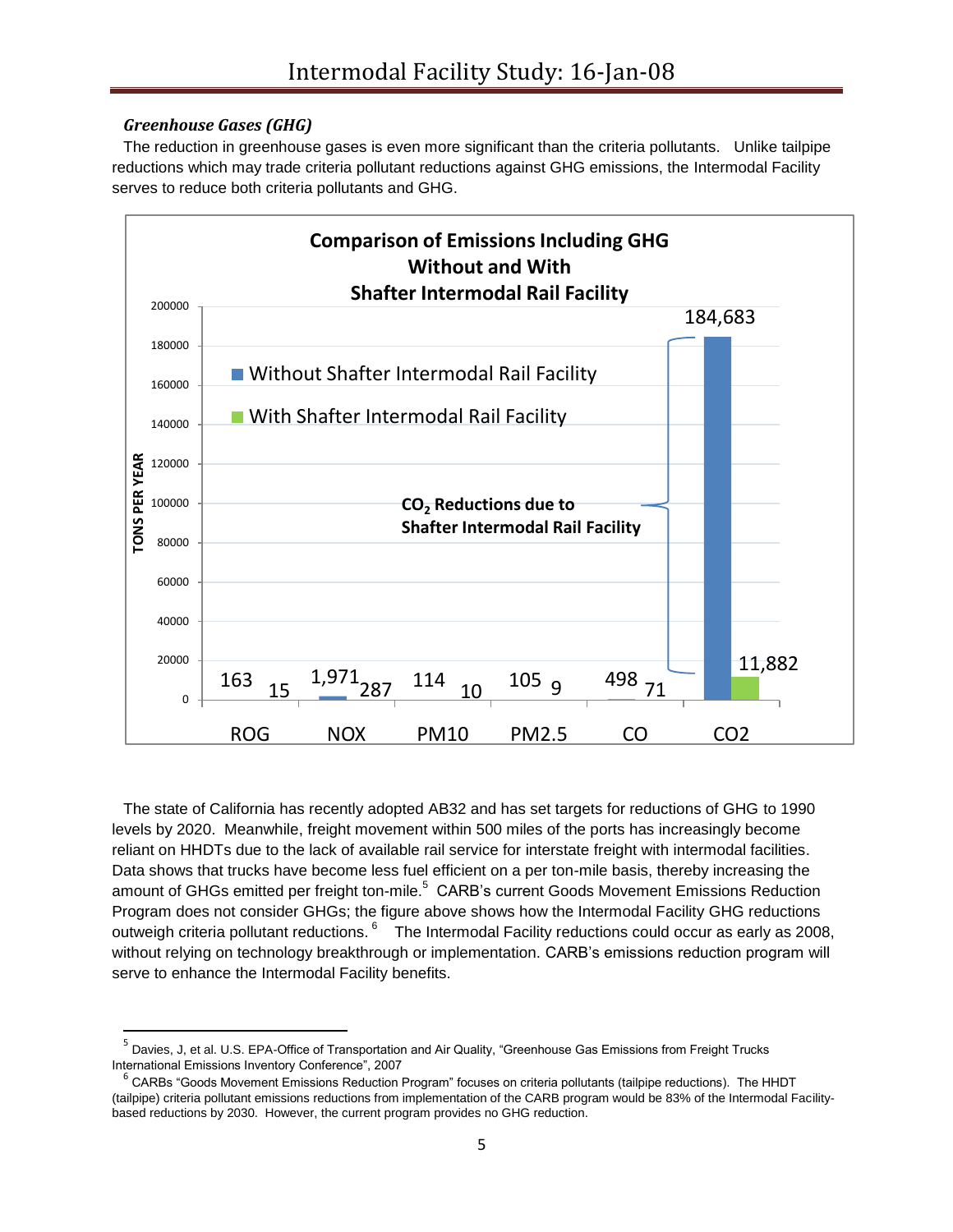## **2. Does the project increase the expected future level of polluting activity in specific neighborhoods?**

#### **No.**

 The proposed project by its very nature provides mitigation for the regional emissions caused by portrelated freight transport and by design is situated in a location where the community is protected from potential impacts related to local emissions increases.

The County of Kern and the City of Shafter considered the goods movement issues prior to1996 at which time the concept was included in the EIR for the International Trade and Transportation Center (ITTC) Specific Plan and the Master Plan Negative Declaration (at the time the Intermodal Facility area was annexed to City of Shafter).<sup>7</sup> The related air quality studies considered impacts from the full implementation of the ITTC, including the Intermodal Facility, without quantifying the offsetting benefit of removing the equivalent truckloads of freight. Therefore, there are no substantial changes to, or significant adverse impacts not covered or contemplated, in the CEQA documents.

The Intermodal Facility will be situated at the southern end of the San Joaquin Valley. The HHDT freight transportation emissions removed from the San Joaquin Valley Air Basin by the Intermodal Facility are primarily upwind of the City of Shafter.  $NO<sub>x</sub>$  and other ozone precursors are a regional issue in the San Joaquin Valley. Removing any criteria pollutant emissions from the region directly benefits the communities near the Intermodal Facility. The local CO and Particulate Matter emissions from activities taking place on the Intermodal Facility have been reviewed and determined to be less than significant at the project boundary.

Greater utilization of the Intermodal Facility will further reduce adverse regional air quality impacts of current and future freight traffic on the neighborhoods and communities of Shafter without significant immediate offsite impacts.

## **3. Does the project design avoid or mitigate any emission increases resulting from the increased activity?**

#### **Yes.**

l

The Intermodal Facility removes regional emissions of all criteria pollutants and GHGs and has a less than significant local impact. The Intermodal Facility by its very nature provides mitigation for the regional emissions in the San Joaquin Valley, this benefit extends to other affected transportation corridors.

The Intermodal Facility by land use restrictions is situated in a location where the community is protected from potential impacts related to Intermodal Facility-related local emissions. Furthermore, the facility will use state-of-the-art locomotives and handling equipment, funded by private sector interests. The Intermodal Facility will enhance current Air District plans to make Reasonable Further Progress toward attainment of both National Ambient Air Quality Standards and California Ambient Air Quality Standards while also helping California meet its AB 32 target of reducing GHG.

 $^7$  The annexation consisted of 1700 aces encompassing the ITTC and the adjacent agricultural areas designated for future industrial use.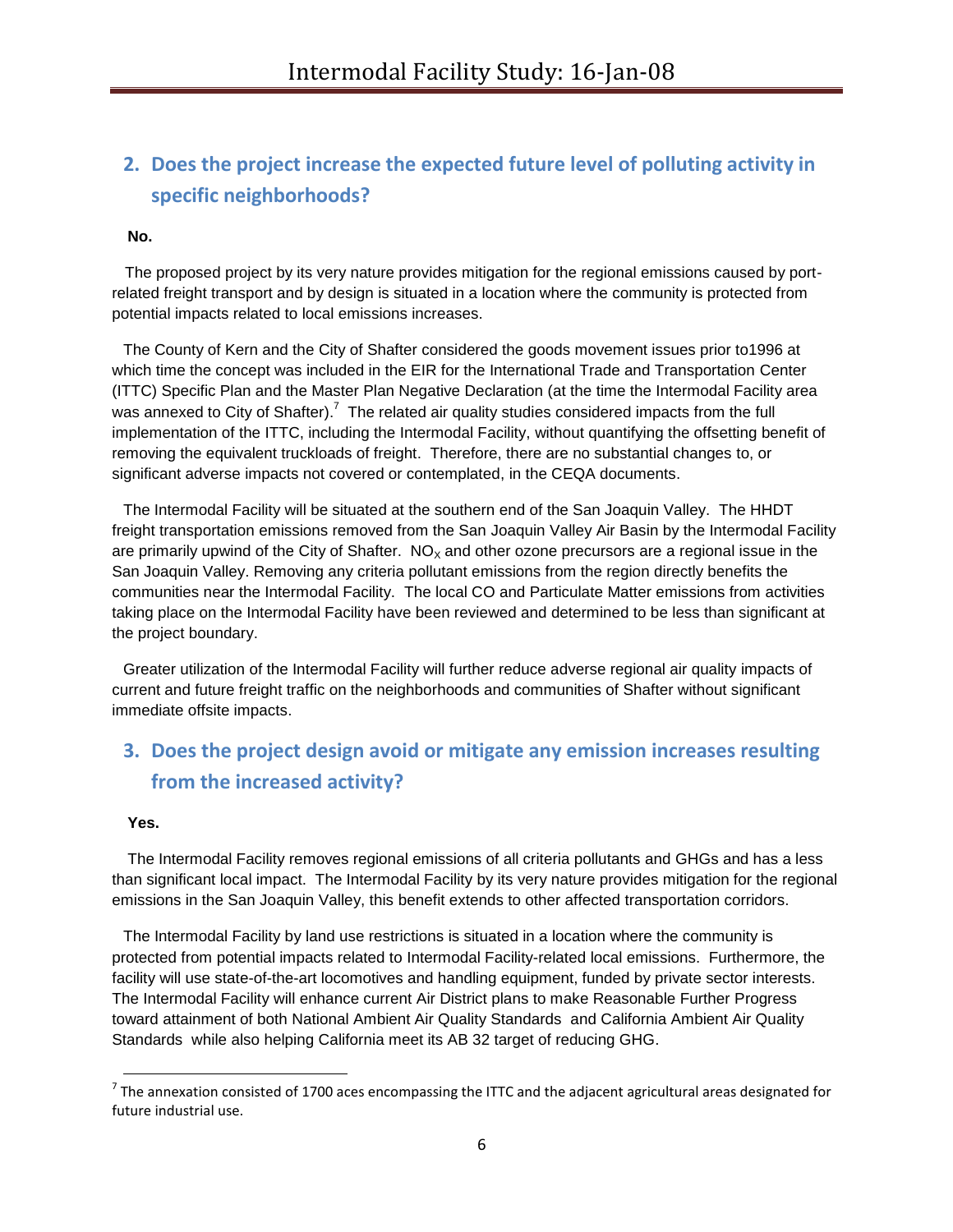Greater utilization of the Intermodal Facility will further reduce adverse regional air quality impacts of current and future freight traffic on the neighborhoods and communities of Shafter without significant immediate offsite impacts.

#### **4. Does a screening assessment show localized impacts?**

#### **No**.

The Shafter Intermodal Facility will be situated in a remote area that is dedicated to industrial and agricultural facilities. The screening health risk analysis indicates a less than significant localized impact associated with the Intermodal Facility.

The land use restrictions of the Intermodal Facility will limit exposures and the ability for sensitive receptors to locate in proximity of the facility.<sup>8</sup> The emissions from the facility will be limited to rail and truck loading/unloading and demurrage activities. The City's ability to limit local uses to only those that are compatible with industrial activities will limit exposure times and proximity of sensitive receptors. There will be no increases in emissions of freight transportation related activities in any local neighborhoods or communities.

 The health risk analysis protocol interpolates the results of the detailed health risk analysis performed by the California Air Resources Board on the Roseville Rail Yard based on Diesel Particulate emissions impacts. $^{9}$  This screening assessment assumes similar geometry and that the size of the trains is similar in both Roseville and the proposed Intermodal Facility.

A screening health risk assessment shows that the 70-year exposure health risk at the boundary of the Intermodal Facility would be approximately 4 in a million excess cancer risks.

## **5. Are there mitigation opportunities in the impacted area?**

#### **Yes.**

l

The Intermodal Facility serves as a major mitigation to the current and future port-related HHDT freight impacts.

The Intermodal Facility can additionally provide numerous opportunities to enhance any public funds by leveraging private sector investments to apply state-of-the-art technologies to freight transportation. This could achieve significant additional emissions reductions on a voluntary basis.

The Intermodal Facility will provide a natural market-based collecting point for those HHDTs having a high in-valley use (delivering port goods to the valley consumer from the Intermodal Facility and delivery of local agricultural products to the Intermodal Facility for export from the Port of Oakland). This Intermodal Facility–based central point will provide synergies with the Air District's efforts to monitor and modernize the fleet of privately-owned trucks operating in the valley in accordance with the objectives of Prop 1B.

The Intermodal Facility is negotiating with the San Joaquin Valley Air Pollution Control District to enter into a Voluntary Emissions Reduction Agreement. This VERA would provide a mechanism to facilitate

 $^8$  An agricultural buffer is required by land use, Negative Declaration, SCH 98071113.

 $^{9}$  CARB-Stationary Source Division, Roseville Rail Yard Study, 2004.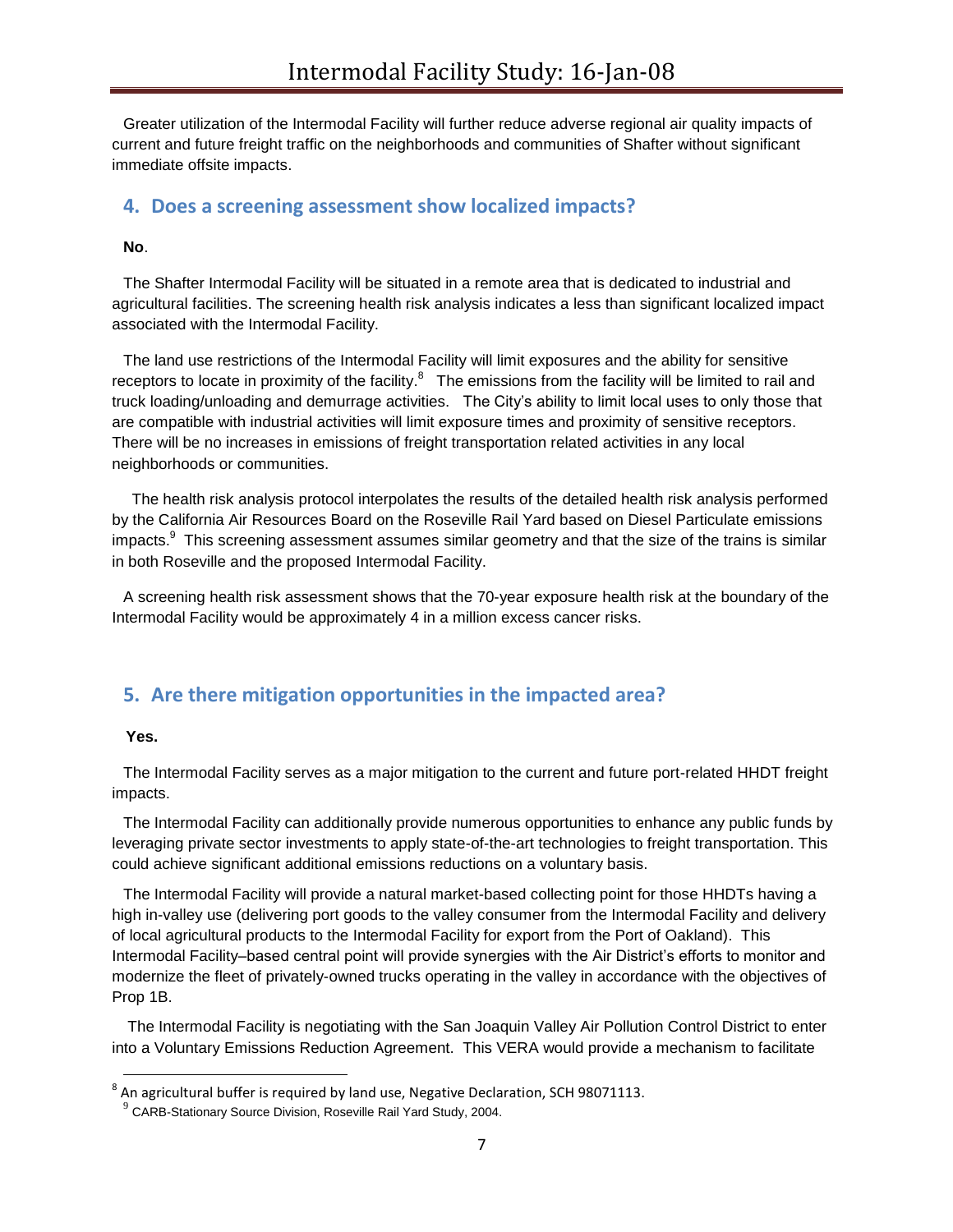the contracting of privately funded emission reductions. Currently, the Air District has private funds available through several Voluntary Emissions Reduction Agreements. The Intermodal Facility could provide a commercial point-of-use clearinghouse for business-to-business arrangements to implement the Air District approved reductions. These reductions would be over and above those quantified in this preliminary assessment.

By providing an economic alternative for container management, the Intermodal Facility could serve as mitigation for a portion of the current impacts in the L.A. Basin by carrying an inventory of shipping containers at the Intermodal Facility. Private sector investment could grow the utilization of the container management opportunity to reduce current HHDT traffic for a greater pro rata benefit. In doing so, the Intermodal Facility will further reduce the need for truck travel into and out of the LA basin to retrieve shipping containers for valley products. Agricultural products shipped from valley farms south of Hanford, California will be able to readily ship to the Port of Oakland via unit trains as opposed to being trucked to the Port of L.A.

# <span id="page-7-0"></span>**Discussion**

 $\overline{\phantom{a}}$ 

## <span id="page-7-1"></span>**Emissions Quantification**

The I-5/SR99 highway complex is a major transportation corridor through a geographically and aerometrically constrained basin with high unemployment and poverty levels. The region experiences high concentrations truck traffic on Interstate Highway 5 and State Route 99 which are aligned with the prevailing air currents from approximately 1000 feet above ground level to the Valley floor, running the entire length of the valley.

For the purpose of this study the simplifying assumption is to treat the San Joaquin Valley Air Basin, South Coast Air Basin and the Port of Oakland freight corridor as closed units.<sup>10</sup> This allows one to estimate relative inventory adjustments related to alternative means for intra valley transportation of goods and materials.

The California Air Resources Board has estimated that 70% of the Heavy Heavy Duty Truck emissions in the San Joaquin Valley are port related goods movement (both import and export).<sup>11</sup> CARB also estimated that 8% of the Port of Los Angeles' and 30% of the Port of Oakland's HHDT freight traffic passes through the San Joaquin Valley Air Basin. Export is largely dominated by agricultural goods from the San Joaquin Valley. Imports are primarily related to consumer goods that are warehoused for distribution to western U.S. and durable goods shipped directly from the ports to points of use.

The City of Shafter is located on the BNSF and UP rail system in the Southern San Joaquin Valley bounded on the east and west by SR99 and I5 respectively. The City proposes to consolidate the underutilized rail passing through their community with the HHDT freight activity in the region. The proposal is to create an intermodal facility which would shift the freight transported by 600 trucks per day to 2 unit trains per day to and from the ports of Oakland and Los Angeles. This study simply focuses on the impact of the replacement of 600 trucks per day with 2 trains per day including the Intermodal Facility emissions.

 $10$  Limited transport out of the valley does occur. However, due to the surrounding terrain (i.e., mountains) the near ground level concentrations are maintained by meteorological conditions such as prevailing wind, inversion and lapse rate.

<sup>11</sup> CARB, "Proposed Emission Reduction Plan for Ports and Goods Movement in California", 2006 and EMFAC 2007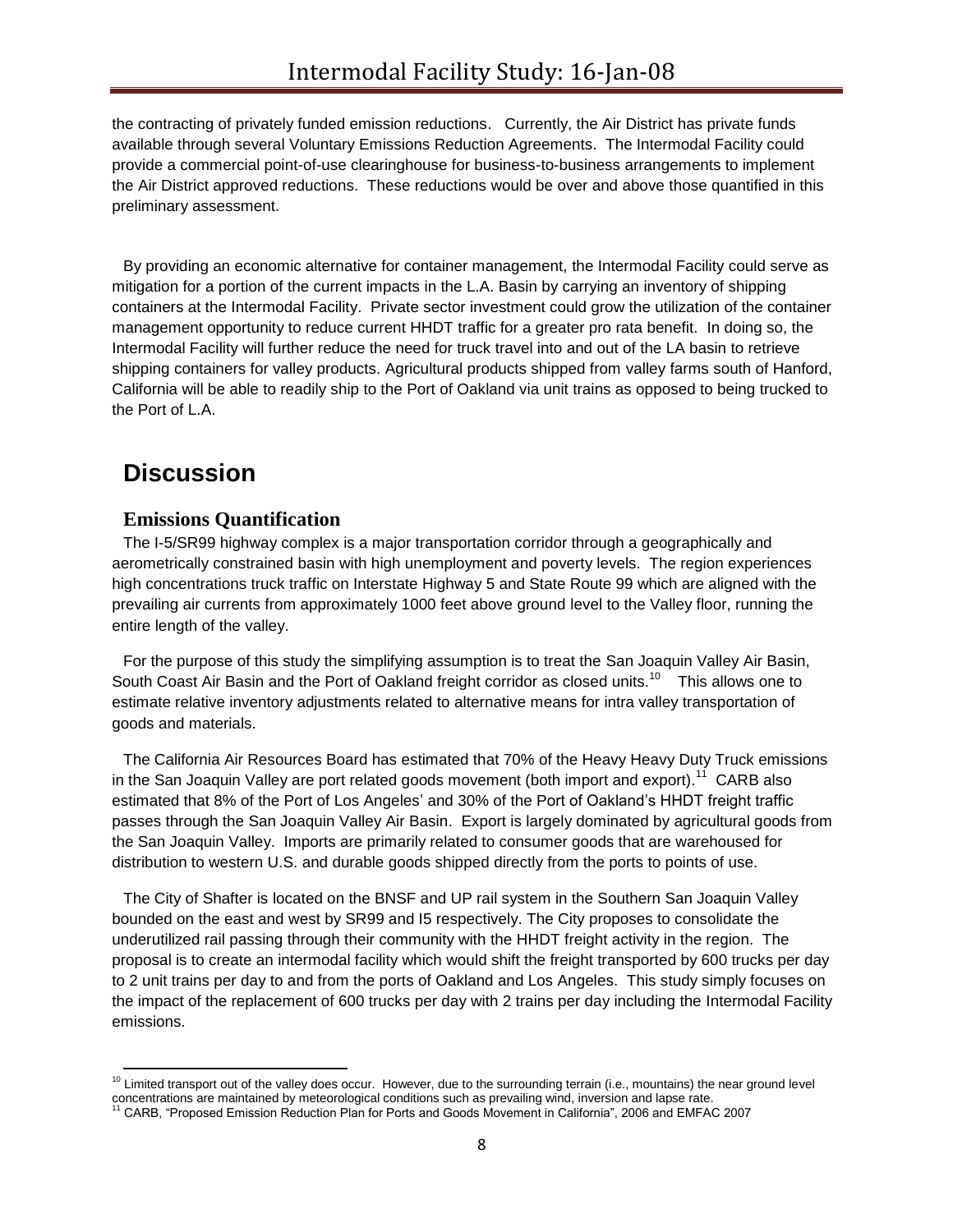The impact on pollutant inventory for HHDT as opposed to the Intermodal Facility is most pronounced in the reductions of GHG and  $NO<sub>X</sub>$ . The Intermodal Facility reductions are primarily a function of efficiency. According to USEPA and DOE on a per mile-ton basis freight rail transport is currently 10 times more efficient than transport with HHDT. CARB-based  $NO<sub>x</sub>$  reductions are driven by control technologies often at the expense of engine efficiency.

The proposed Intermodal Facility will provide a rail replacement for the most common mode of port related goods transportation, HHDT. The proposed Intermodal Facility will include: a rail yard, freight handling equipment, a container storage yard and warehousing. The initial planned facility will provide accommodation to handle the equivalent freight of 600 trucks per day. The comparative annual emissions impacts were calculated for 2008 only. For this preliminary study, no escalations or adjustments for technological change were considered essential to addressing the relative impact of removing the HHDT from the inventories for the Oakland, Los Angeles and San Joaquin Valley corridors. The 2008 year was selected as the start date of the Intermodal Facility operation since the facility can immediately function once intermodal rail service is provided.

### <span id="page-8-0"></span>**Criteria Pollutants**

Criteria pollutants for the HHDT were quantified for the year 2008 using EMFAC 2007. Rail emissions were quantified with OFFROAD 2007. The ton-mile travelled for the San Joaquin Valley was based on a 250 mile one-way length from the point at which either truck or train enters the valley air shed to the proposed Intermodal Facility. The ton-mile travelled for the Oakland transportation corridor was based on a 65 mile one-way length from the point at which either truck or train enters the air shed to or from the Port of Oakland. The ton-mile travelled for the South Coast Air Basin was based on a 93 mile one-way length from the point at which either truck or train enters the air shed to or from the Port of Los Angeles. Each train was assumed to carry the equivalent freight of 300 trucks. The Intermodal Facility was assumed to consist of 2 trains per day.

| <b>Criteria Pollutant Emissions (Tons Per Year)</b>             |            |                 |        |                |                   |  |  |
|-----------------------------------------------------------------|------------|-----------------|--------|----------------|-------------------|--|--|
| <b>HDDT Emissions removed</b><br>by Intermodal Facility         | <b>ROG</b> | NO <sub>x</sub> | CO     | $PM_{10}$      | PM <sub>2.5</sub> |  |  |
| San Joaquin Valley                                              | 114        | 1371            | 325    | 82             | 75                |  |  |
| Oakland                                                         | 30         | 356             | 84     | 21             | 20                |  |  |
| Los Angeles                                                     | 19         | 244             | 89     | 11             | 10                |  |  |
| Sub Total                                                       | 163        | 1971            | 498    | 114            | 105               |  |  |
| Source: EMFAC 2007 v.9.2                                        |            |                 |        |                |                   |  |  |
| <b>Emissions added by</b><br><b>Intermodal Facility</b>         | <b>ROG</b> | NO <sub>x</sub> | CO     | $PM_{10}$      | PM <sub>2.5</sub> |  |  |
| Intermodal Facility                                             | 2          | 32              | 6      |                | 1                 |  |  |
| Trains in San Joaquin Valley                                    | 10         | 191             | 49     | 6              | 6                 |  |  |
| <b>Trains in Oakland</b>                                        | 3          | 64              | 17     | $\overline{2}$ | 2                 |  |  |
| Trains in Los Angeles                                           | n/a        | n/a             | n/a    | n/a            | n/a               |  |  |
| Sub Total                                                       | 15         | 287             | 71     | 10             | 9                 |  |  |
| Source: OFFROAD 2007                                            |            |                 |        |                |                   |  |  |
| <b>Total Net Emissions due to</b><br><b>Intermodal Facility</b> | $-148$     | -1684           | $-427$ | $-104$         | -96               |  |  |

The primary criteria pollutant of concern (in order to reach attainment of the ozone standard) is  $NO<sub>x</sub>$ . The  $NO<sub>x</sub>$  emission reduction due to the implementation of the proposed Intermodal Facility is estimated to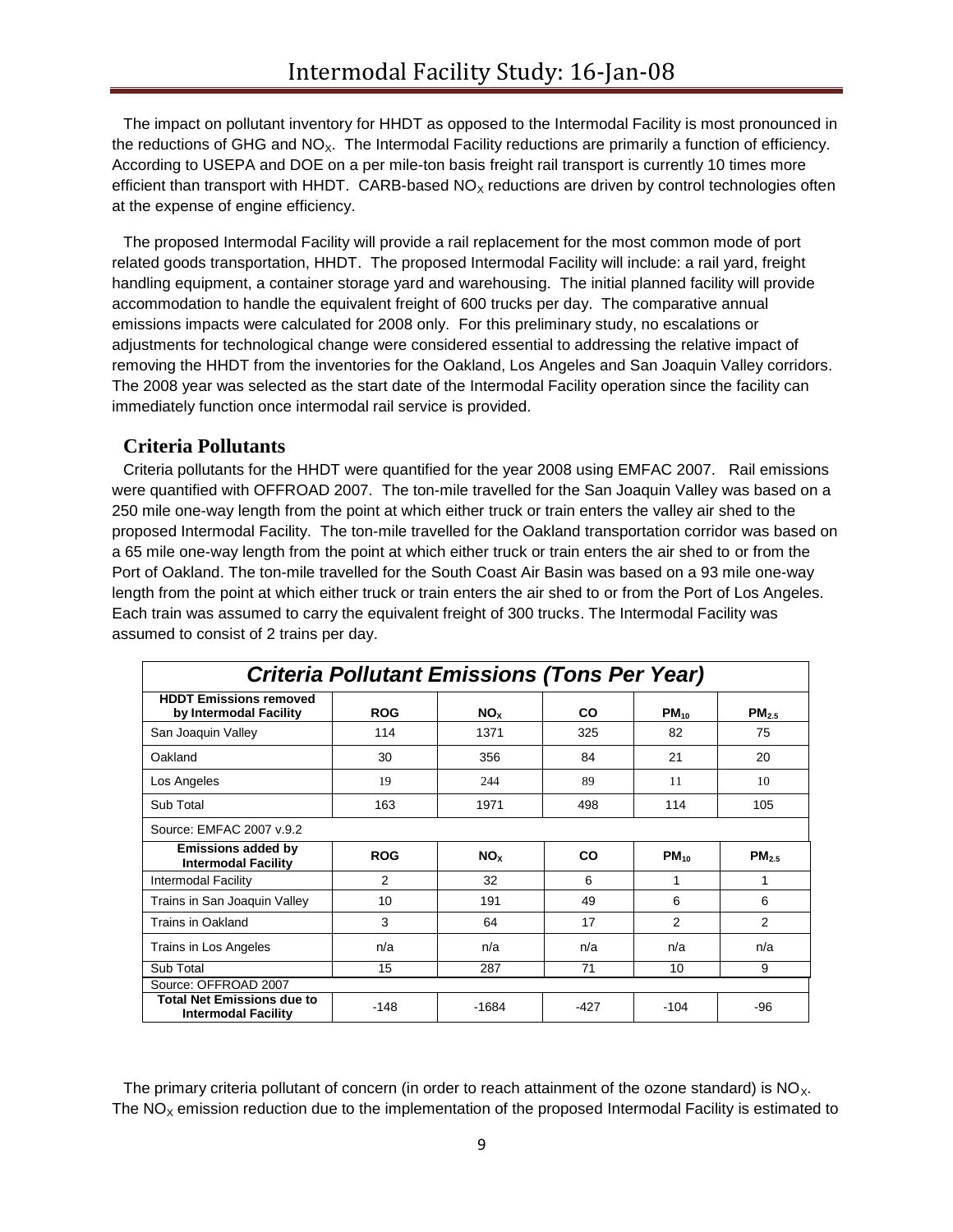be 5 tons per day. This volume of emission reduction is currently not included in the State Implementation Plans. The implementation of the Intermodal Facility will assist the Air Districts in making Reasonable Further Progress toward attainment of the federal and state health-related standards.

### <span id="page-9-0"></span>**Greenhouse Gases (GHG)**

Fuel efficiency relates directly to generation of GHGs. U.S. EPA and Department of Energy (DOE) have studied the energy intensity of a variety of freight transportation modes. The data has been gathered and developed into emission estimating methods to evaluate the impact of each mode on greenhouse gas inventories. The figure below indicates the degree to which rail is 10 times more fuel efficient in transportation of freight than HHDT.



From: ICFI, "Greenhouse Gas Emissions from Freight Trucks", International Emissions Inventory Conference May 16, 2007

Criteria pollutant reductions on HHDT engines need to be considered in the context of fuel efficiency. Current trends indicate that tail pipe reductions create losses of power due to added backpressure and firing controls. This results in less efficient energy conversion in diesel cycle engines thereby increasing GHG emissions.  $12$  The analysis in this study did not penalize the HHDT alternative as far as increased GHG emissions for implementation of less energy efficient HHDT engines that may result from future criteria pollutant controls in the fleet. It has been estimated that the trend of decreasing fuel efficiency has been about 5% over the period from 1998 to 2004. This would then equate to a 5% increase in GHG emissions without traffic growth during the same period.<sup>13</sup>

 $\overline{\phantom{a}}$ 

<sup>&</sup>lt;sup>12</sup> Davies, J, et al. U.S. EPA-Office of Transportation and Air Quality, "Greenhouse Gas Emissions from Freight Trucks International Emissions Inventory Conference", 2007

<sup>13</sup> Ryan,T., Diesel Engine Alternatives, Southwest Research Institute,2004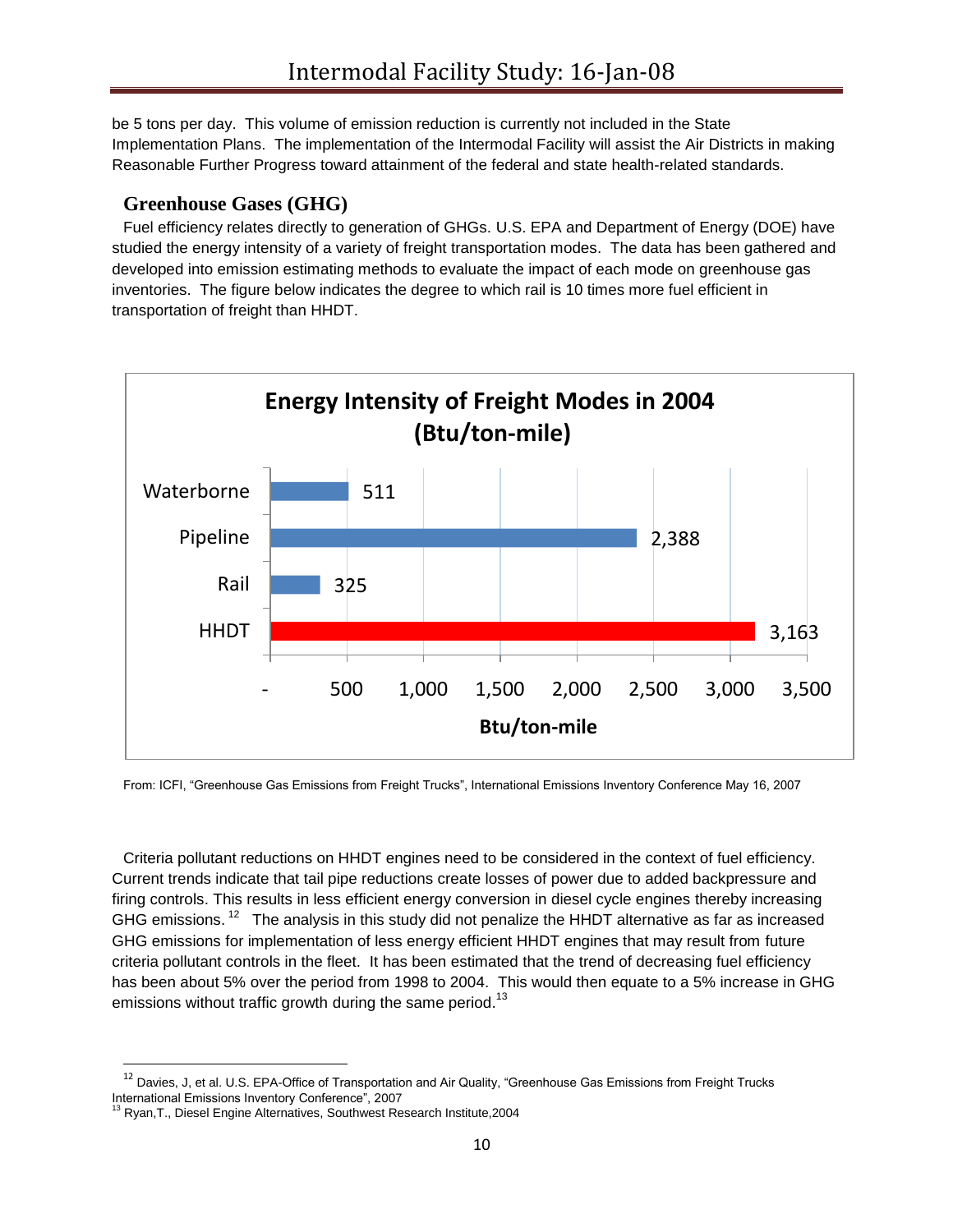For this preliminary study, the HHDT GHG emissions were estimated using EMFAC 2007 without any consideration given to reduced fuel efficiency.<sup>14</sup> The rail GHG emissions were estimated using DOE methodology for distillate fuel.<sup>15</sup>

The table below indicates the volume of the GHGs as  $CO<sub>2</sub>$  equivalent emissions reduced by the implementation of the proposed Intermodal Facility.

| Greenhouse Gas Emissions (CO <sub>2</sub> metric tons per year) |            |  |  |  |
|-----------------------------------------------------------------|------------|--|--|--|
| <b>Intermodal Facility Emissions</b>                            | 11,882     |  |  |  |
| HDDT Emissions Removed by Intermodal Facility                   | $-184,683$ |  |  |  |
| Net Emission Reduction due to Intermodal Facility               | $-172,801$ |  |  |  |

The results show agreement with the USEPA/DOE estimates.

#### <span id="page-10-0"></span>**Health Risk Analysis**

This screening health risk analysis was accomplished using the protocol established for other port and rail yard health risk analysis. The protocol prorates the results of the detailed health risk analysis performed by the California Air Resources Board on the Roseville Rail Yard based on Diesel Particulate emissions impacts.<sup>16</sup> This screening assessment conservatively assumes that the proximity to sensitive receptors and the size of the trains is similar in both facilities (Roseville and the proposed Intermodal Facility). The results from the Roseville study were interpolated based on the ratio of the number of trains and adjusted for differences in yard activities at Roseville and the Intermodal Facility.

The land use restrictions of the area surrounding the Intermodal Facility will limit exposures and sensitive receptors. The emissions from the facility will be limited to rail and truck loading/unloading and demurrage activities. The City's ability to limit local uses to only those that are compatible with industrial and agricultural activities will limit exposure times and proximity of sensitive receptors.

The J. R. Davis Yard (rail yard or Yard) is a major full service rail yard in Roseville, California. The Yard is bounded by commercial, industrial, and residential properties. The Roseville study was based on 46,000 locomotives. The Roseville Yard was divided into the following areas: *Main Receiving Yard, Main Departure Yard, City Yard, Rock pile Yard, Northside Tracks, Mod/Search Building, Subway, Ready Tracks, Maintenance Shop, Staging Tracks, Hump and Trim Operation and Service Tracks.*

The Intermodal Facility will process 1500 locomotives per year and will not have a hump and trim operation.<sup>17</sup> With the exception of the hump and trim area the maximum Roseville exposure was 100 in a million adjacent to the boundary. To be conservative, the 100 in a million risk value was not adjusted to reflect the fact that the Intermodal Facility will not have a rock pile area, subway or maintenance shop area.

The nearest Intermodal Facility-related receptor lies to the southwest, west of South Central Valley Highway and north of  $7<sup>th</sup>$  Standard Road. Using the 70 year exposure risk of 100 in a million from the

 $\overline{\phantom{a}}$ 

<sup>&</sup>lt;sup>14</sup> For the Los Angeles portion of the HHDT emissions, the CO<sub>2</sub> was estimated by applying the EMFAC2007 ratio of NO<sub>x</sub> to CO<sub>2</sub> to those HHDT NOX emissions allocated to container traffic between the Port of Los Angeles and the San Joaquin Valley. EPA Inventory of U.S. Greenhouse Gas Emissions and Sinks: 1990-2005, (April 2007), USEPA #430-R-07-002,

<sup>&</sup>lt;sup>16</sup> CARB-Stationary Source Division, Roseville Rail Yard Study, 2004.

<sup>&</sup>lt;sup>17</sup> Unlike the J.R. Davis Rail Yard, the Intermodal facility will not have a rock pile area, maintenance shop, subway or hump and trim area.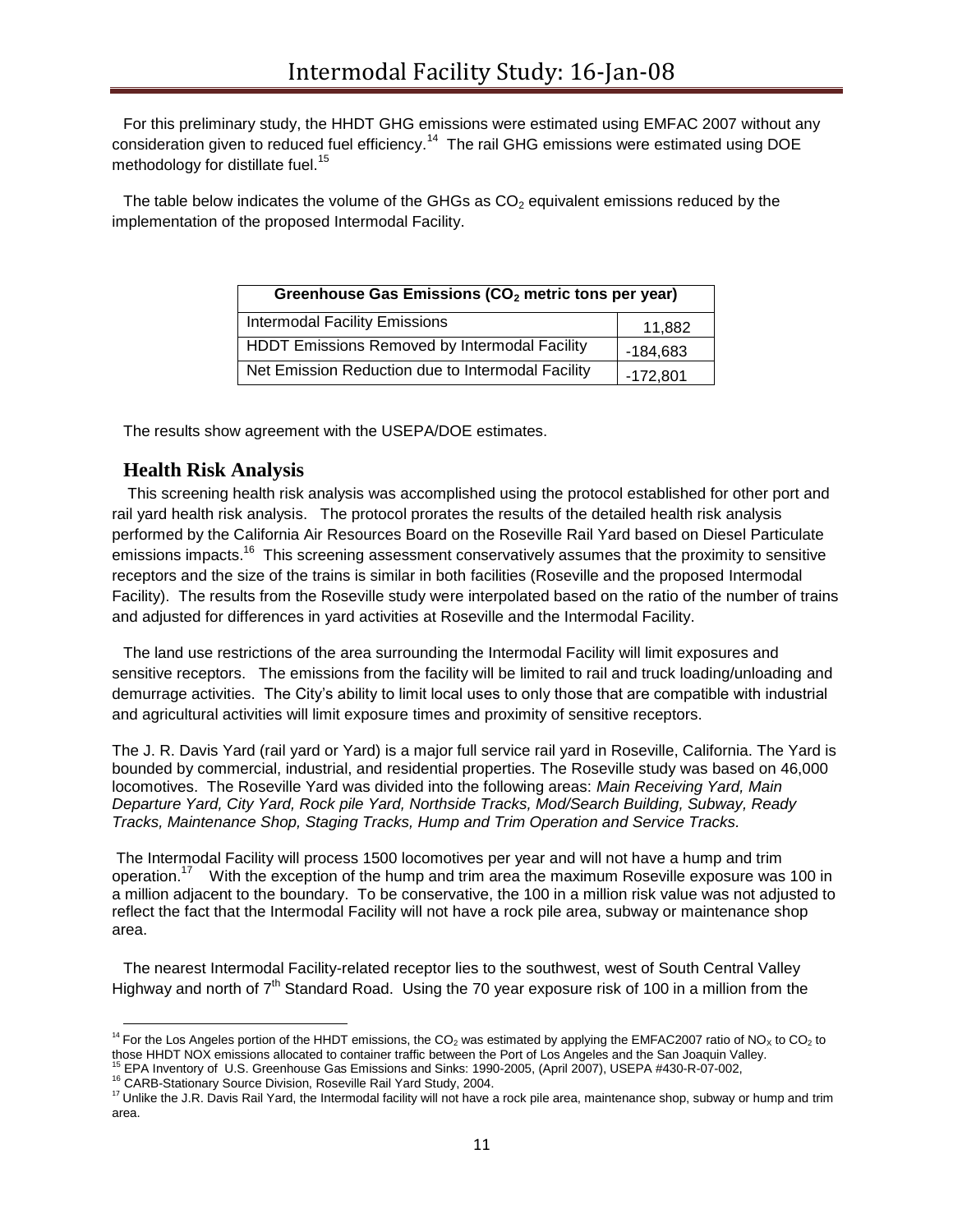Roseville study, the Intermodal Facility screening shows that the health risk at boundary of the Intermodal Facility would be approximately 4 in a million excess cancer risk which is less than commonly accepted standard, i.e., 10 in a million.

### <span id="page-11-0"></span>**Alternatives to mitigate the freight impacts on the San Joaquin Air Basin Limit the amount of goods diversion**

<span id="page-11-1"></span>This alternative would involve limitations being set on traffic slated to transit the San Joaquin Valley Air Basin based on attainment goals and the ability to absorb the emissions from the added fleet traffic. This alternative would have serious implications for the state economy as it would place a limit on the ability of the ports to manage import and export of goods. This alternative is not considered as a potential mitigation nor was it quantified in this study.

#### <span id="page-11-2"></span>**Levy fees on all goods entering the basin**

l

This alternative would involve establishing use fees (tolls) for traffic that is scheduled to enter the San Joaquin Valley Air Basin; these fees could then be earmarked to mitigate the impacts of the added trafficrelated emissions. Practices that are similar to this alternative are being implemented in New York and Oklahoma. However, this alternative was not considered as a potential mitigation nor was it quantified in this study.

## <span id="page-11-3"></span>**Create an intermodal transfer that allows short haul rail to and from port regions to transit the sensitive basin with highly efficient and cleaner rail shipments using state of the art engines dedicated to the air basin.**

The reality of commercial pressures and laws governing the transport of interstate goods will result in the continuation of growth in the amount of traffic through the San Joaquin Valley Basin. The amount of emissions related to increasing traffic will most likely exceed the reductions that may occur due to mandatory tail pipe emissions controls.<sup>18</sup>

The Intermodal Facility's unique circumstances provide an opportunity to mitigate without conflict with existing and planned laws. In fact, the development of the Intermodal Facility would be harmonious with the laws and would amplify the potential mitigations by extending the service to non-growth related traffic and allowing a means for private participation in a regional solution. Additional non-governmental business growth will be encouraged; private-sector jobs will be created in a region suffering from high unemployment.

This alternative as a mitigation to increased commercial traffic impacts in the San Joaquin Valley is the focus of this study.

<sup>&</sup>lt;sup>18</sup> The tail pipe emissions will be limited to new fleet vehicles that are domestically licensed. NAFTA vehicles may not comply with California emission limits.